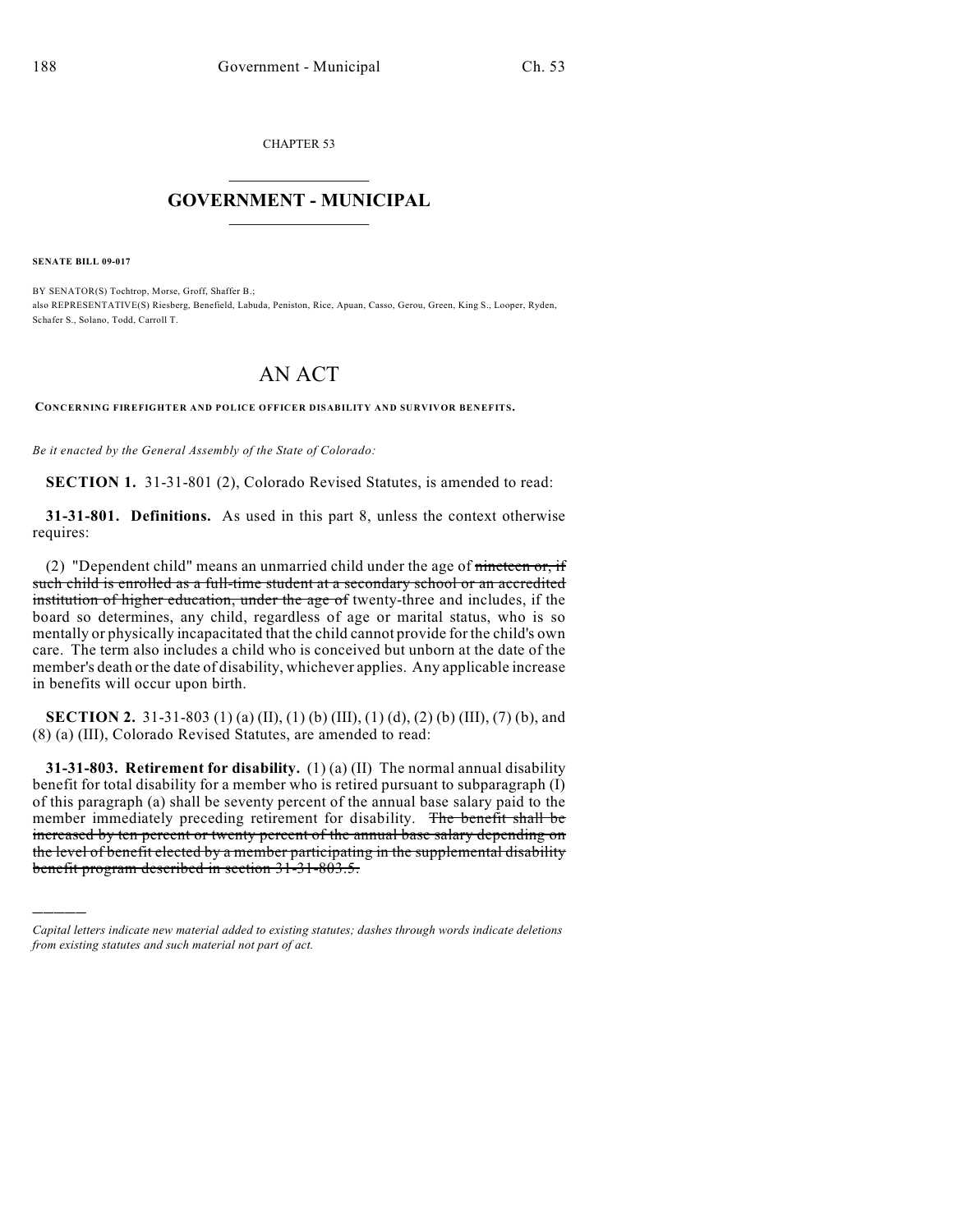(b) Notwithstanding subsection (5) of this section, a member eligible for the normal annual disability benefit for total disability may elect to receive one of the following disability benefit options in lieu of the normal annual disability benefit provided under paragraph (a) of this subsection (1):

(III) Option 3. A reduced annual disability benefit payable to the member and, upon the member's death, all of such reduced annual disability benefit to be paid to the member's surviving spouse and dependent children, if any, until the death of the surviving spouse, the death of any adult dependent child found to be incapacitated by the board, or until the youngest child, regardless of enrollment in school or marital status, reaches twenty-three years of age, whichever is later.

(d) Notwithstanding subsection  $(5)$  of this section, a member receiving a disability benefit under this subsection (1) as of January 1, 2000, may elect a different disability benefit option under paragraph (b) of this subsection (1) once within ninety days of receiving written notice from the board of the opportunity to elect a different disability benefit option. The board may promulgate rules to implement and administer this paragraph (d).

(2) (b) The annual disability benefit for occupational disability for a member who is retired pursuant to paragraph (a) of this subsection (2) shall be thirty percent of the annual base salary paid to the member immediately preceding retirement for disability. The benefit shall be increased by:

(III) Ten percent or twenty percent of the annual base salary depending on the level of benefit elected by a member participating in the supplemental disability program described in section 31-31-803.5.

(7) (b) The benefits payable under this section or section 31-31-806.5 to any member who is awarded a total disability or who is permanently occupationally disabled and who is also eligible to receive a defined benefit from a STATEWIDE OR local pension plan shall be reduced by the amount of the defined benefit.

(8) (a) A member eligible for a permanent occupational disability benefit under subsection (2.1) of this section or a permanent occupational disability benefit under section 31-31-806.5 may elect to receive one of the following disability benefit options in lieu of such disability benefit:

(III) Option 3. A reduced annual disability benefit payable to the member and, upon the member's death, all of such reduced annual disability benefit to be paid to the member's surviving spouse and dependent children, if any, until the death of the surviving spouse, the death of any adult dependent child found to be incapacitated by the board, or until the youngest child, regardless of enrollment in school or marital status, reaches twenty-three years of age, whichever is later.

**SECTION 3. Repeal.** 31-31-803.5, Colorado Revised Statutes, is repealed as follows:

**31-31-803.5. Supplemental disability benefit program.** (1) The board may establish a supplemental disability benefit program that provides additional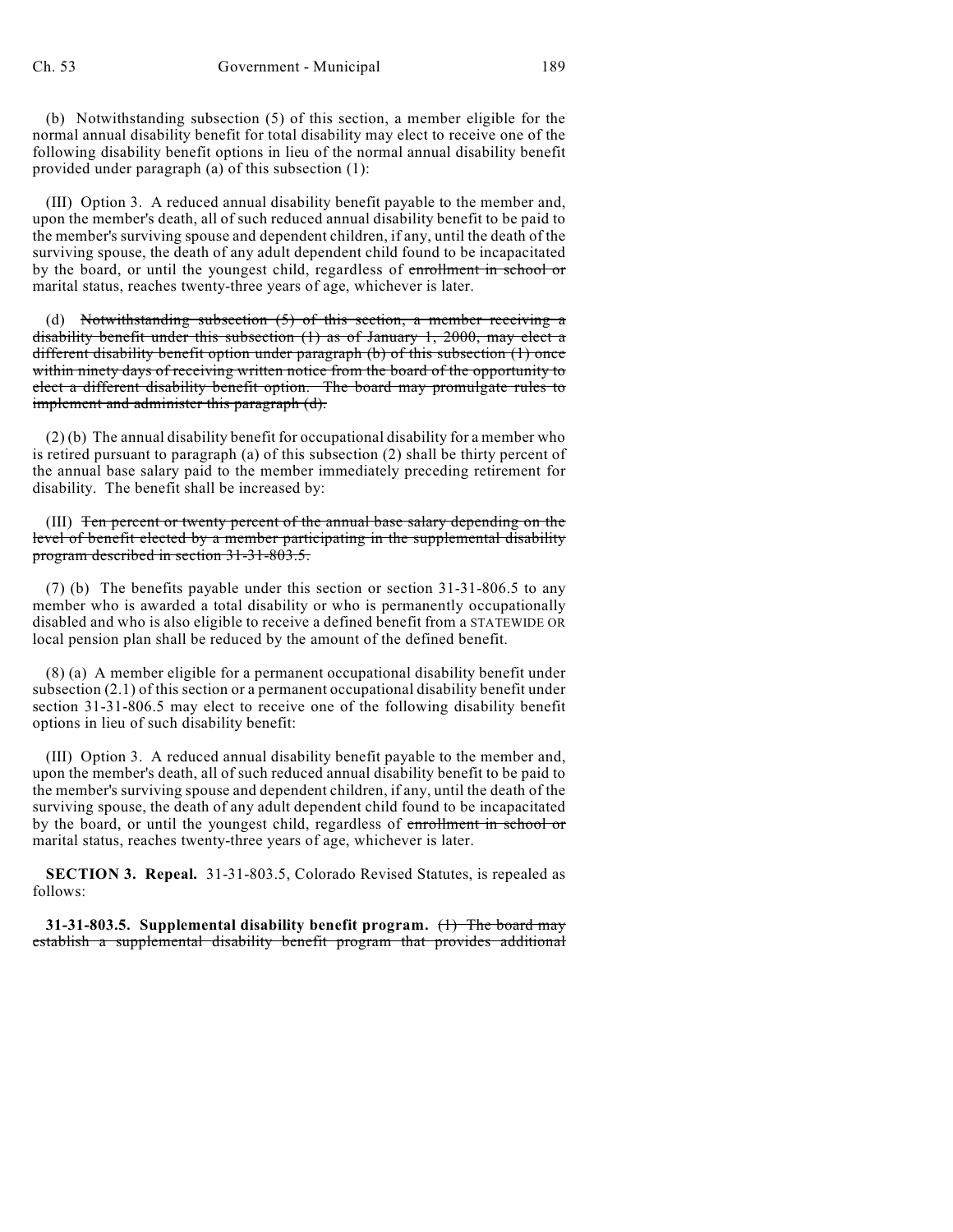disability benefits to members who participate in such program and who are retired for disability pursuant to section 31-31-803 or section 31-31-806.5. Any supplemental disability benefit program established pursuant to this subsection (1) shall meet the following requirements:

(a) The supplemental disability benefit program shall permit a member to elect to participate in such program prior to the member's commencement of employment with an employer or during open enrollment periods established by the board and to discontinue such participation at any time upon notice to the association. An open enrollment period shall not be permitted any more frequently than every two years. Reenrollment in such program shall be permitted only during an open enrollment period.

(b) The supplemental disability benefit program shall permit a participating member to elect between two levels of supplemental benefits providing an additional ten percent or twenty percent of the member's annual base salary;

(c) The cost of funding the supplemental disability benefit program shall be by contributions made by participating members at a rate to be determined as a percentage of the member's base salary pursuant to the annual actuarial valuation required by section  $31-31-811$  (2) (b) (II). The contribution rate shall be adjusted every two years in order to reflect changes in the cost of such program determined by the annual actuarial valuation.

(d) The full cost of funding the supplemental disability benefit program for a member shall be payable by the participating member. Payments shall be made in the same manner as payments required pursuant to section 31-31-811 (4).

(e) The benefits provided pursuant to the supplemental disability benefit program shall be eligible for annual cost-of-living adjustments permitted by section 31-31-407. The cost of funding such adjustments shall be included in determining the contribution required by paragraph (c) of this subsection (1).

(f) A member must be enrolled in the supplemental disability benefit program at the time the member applies for disability benefits in order to receive benefits payable under such program;

(g) A member enrolled in the supplemental disability benefit program will not be eligible for benefits payable under such program if the member's disability is the proximate consequence or result of a medical condition that existed at the time the member enrolled in such program.

(2) If a member who is retired for disability and eligible for benefits under the supplemental disability benefit program elects an optional form of payment pursuant to section  $31-31-803$  (5) (a), the benefits payable under the program shall be included in determining such optional payment amount.

(3) The reductions to disability benefits described in section 31-31-804 shall not apply to benefits payable under the supplemental disability benefit program.

(4) The board shall promulgate such rules as may be necessary to implement the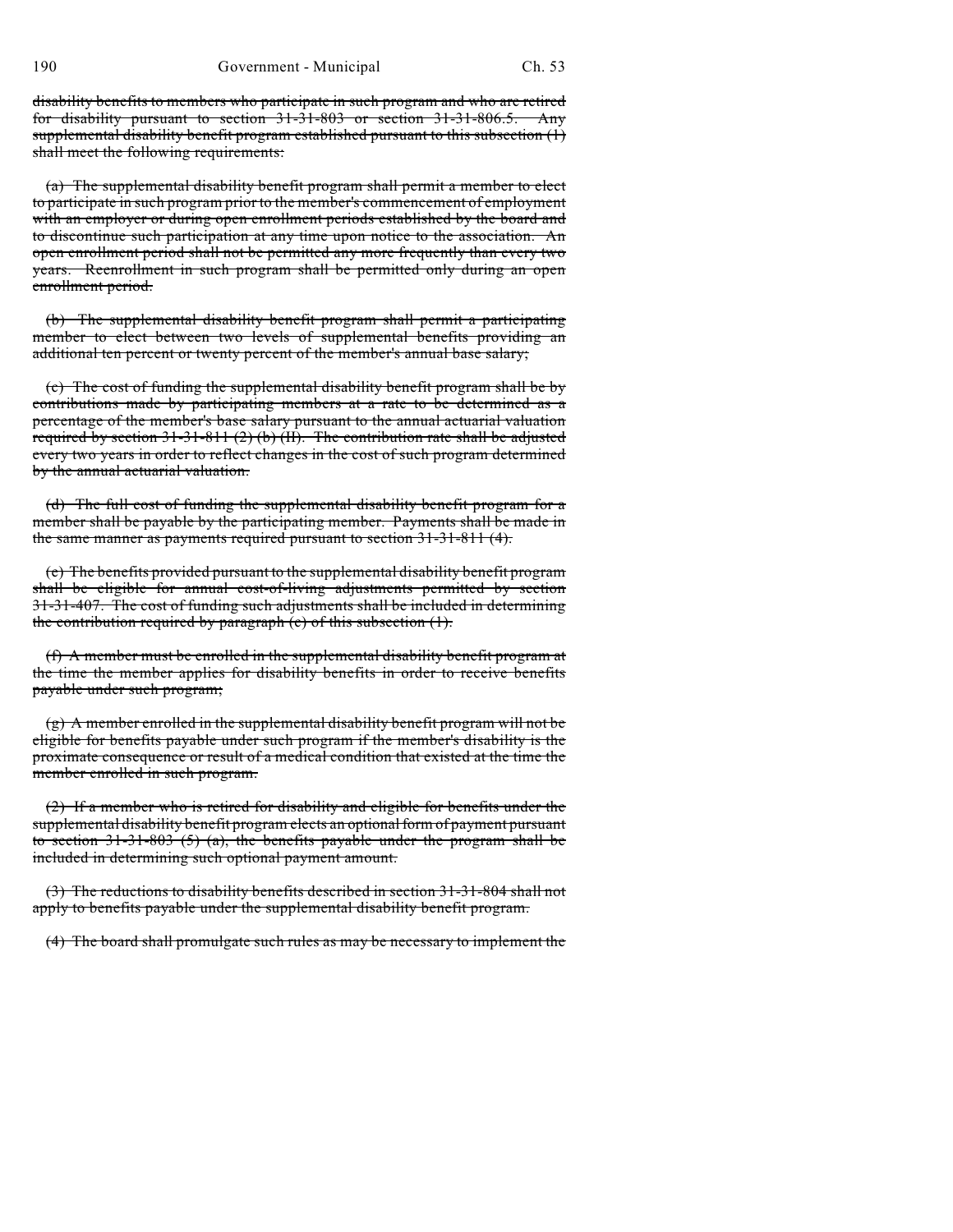provisions of this section.

## **SECTION 4.** 31-31-804 (1), Colorado Revised Statutes, is amended to read:

**31-31-804. Reduction of disability benefits - definitions.** (1) (a) If a member has any earned income other than that provided by an occupational disability benefit award under section 31-31-803 or 31-31-806.5 and, if applicable, a workers' compensation award that provides a total income greater than an amount equal to the member's indexed base salary, an occupational disability benefit shall be reduced by twenty-five percent of the additional earned income. The reduction shall be made for income earned up to and including the calendar year in which the member attains age fifty-five. In calculating total income for purposes of this paragraph (a), the amount includable with respect to money purchase plan benefits that a member is eligible to receive shall be the same amount as calculated pursuant to subsection (2) of this section. A member's indexed salary for the first year shall equal the member's base salary at the date of disability multiplied by the consumer price index fraction. For each subsequent year, a member's indexed salary shall equal the indexed salary for the previous year multiplied by the consumer price index fraction. The consumer price index fraction shall be as follows: The numerator shall be the average of the consumer price index for the twelve months in the calendar year immediately preceding the effective date of the indexed base salary, and the denominator shall be the average of the consumer price index for the twelve months in the calendar year prior to the twelve months used in the numerator. For members receiving benefits subject to reductions under this section prior to January 1, 2008, the last previous salary based on rank used to make the calculation under this paragraph (a) shall be used in the first year as the member's base salary. In no event shall the indexed base salary be reduced below the previous year's indexed base salary. As used in this paragraph (a), "consumer price index" means the national consumer price index for urban wage earners and clerical workers prepared by the United States department of labor.

(b) Notwithstanding any provision of paragraph  $(a)$  of this subsection  $(1)$ , Any disability benefit provided pursuant to section 31-31-803 shall be reduced by the pro rata amount of any social security benefit received by the member attributable to the member's quarters of social security coverage derived from employment as a member.

(c) Any member receiving an occupational disability benefit pursuant to section 31-31-803 or 31-31-806.5 AND A SOCIAL SECURITY BENEFIT ATTRIBUTABLE TO THE MEMBER'S QUARTERS OF SOCIAL SECURITY COVERAGE DERIVED FROM EMPLOYMENT AS A MEMBER shall file an annual report concerning any additional SOCIAL SECURITY income. earned up to and including the calendar year in which the member attains age fifty-five. If such member knowingly fails to file such report or files a fraudulent report, the disability benefit shall be discontinued.

**SECTION 5.** 31-31-805 (2.5), Colorado Revised Statutes, is amended to read:

**31-31-805. Change in disability status - reexamination.** (2.5) When a member on temporary occupational disability satisfies the age and service requirements for a normal retirement, including the time the member was on temporary occupational disability, a transfer shall be made from the statewide death and disability plan to